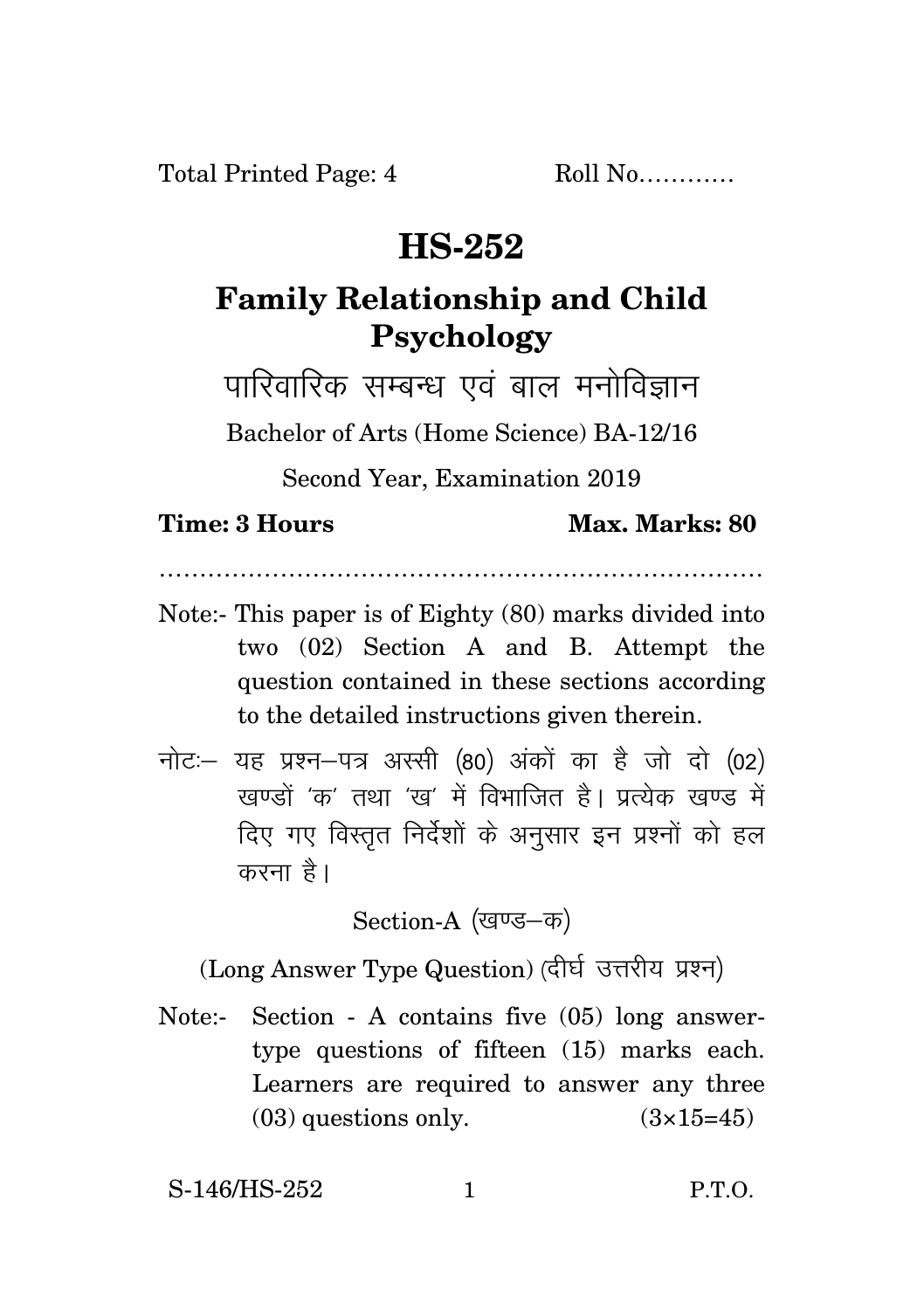- नोट: खण्ड 'क' में पाँच (05) दीर्घ उत्तरीय प्रश्न दिये गये हैं। प्रत्येक प्रश्न के लिए पन्द्रह (15) अंक निर्धारित हैं। शिक्षार्थियों को इनमें से केवल तीन (03) प्रश्नों के उत्तर <u>देने हैं।</u>
- 1. Discuss about piaget's theory of cognitive development. <u>पियाजे द्वारा प्रतिपादित संज्ञानात्मक विकास के</u> सिद्धान्त को समझाइए।
- 2. Define personality. Write down the factors influencing personality. व्यक्तित्व की परिभाषा लिखिए. व्यक्तित्व को प्रभावित करने वाले तत्वों के बारे में लिखिए।
- 3. Define family. Describe functions, types of families, responsibilities of family. परिवार को परिभाषित कीजिए. परिवार के कार्य, प्रकार, उत्तरदायित्व एवं परिवारिक जीवन चक्र को समझाइए।
- 4. Discuss methods of studying human development.

मानव विकास के अध्ययन की विधियों का वर्णन कीजिए।

5. What do you mean by a society? Discuss its structure and its influences. समाज से आप क्या समझते है? इसकी संरचना एवं परिवार पर उसके प्रभाव का वर्णन कीजिए।

S-146/HS-252 2 P.T.O.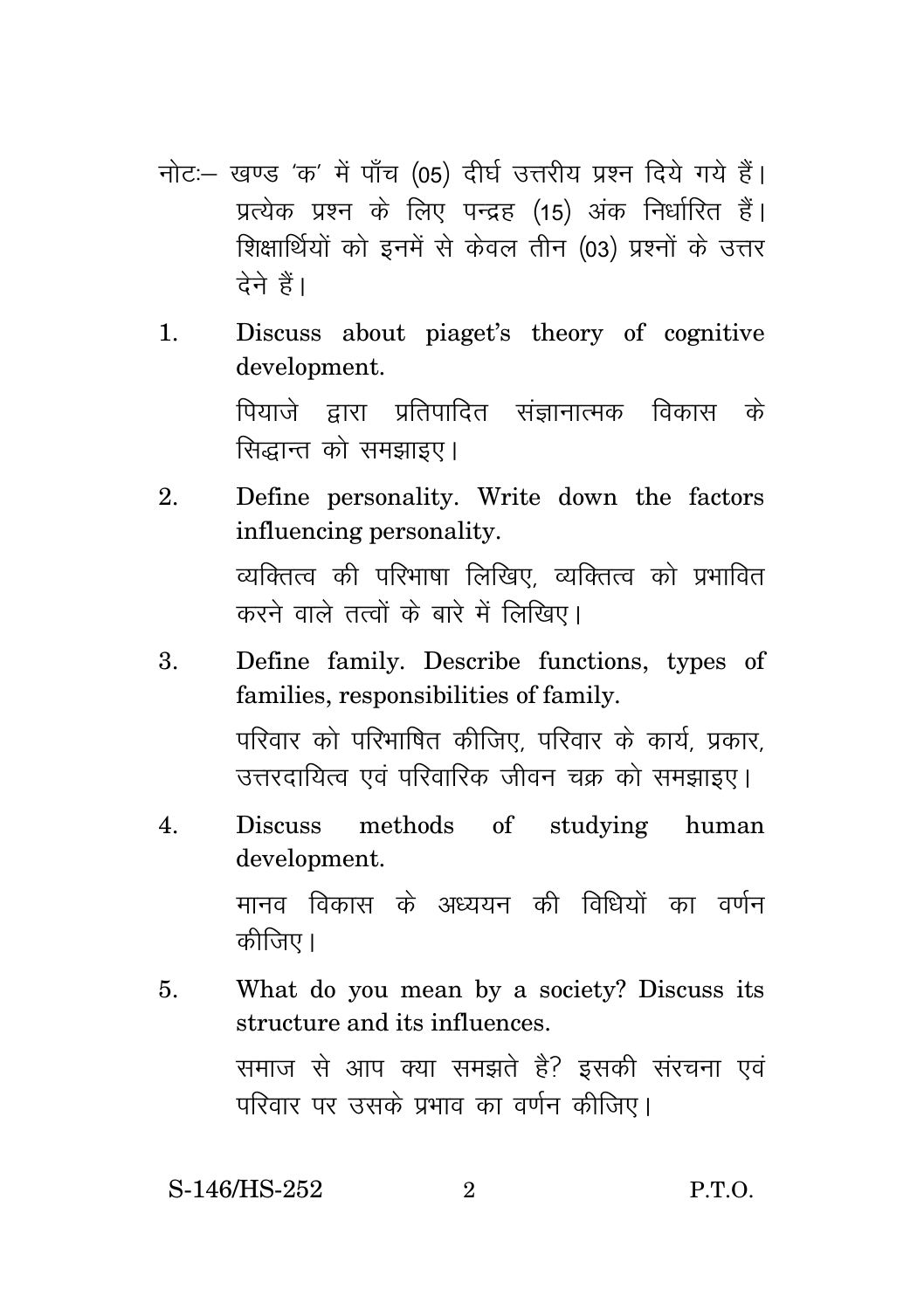Section-B (खण्ड-ख)

(Short Answer Type Question) / (लघु उत्तरीय प्रश्न)

- Note:- Section-B contains eight (08) short answer type questions of seven (07) marks each. Learners are required to answer any five (05) questions only.  $(5 \times 7 = 35)$
- **नोट:** खण्ड 'ख' में आठ (08) लघ उत्तरीय प्रश्न दिये गये हैं। प्रत्येक प्रश्न के लिए सात (07) अंक निर्धारित हैं। शिक्षार्थियों को इनमें से केवल पाँच (05) प्रश्नों के उत्तर देने हैं।
- 1. Explain fraud's Psycho-analytical theory. फ्रायड के मनोविश्लेषणात्मक सिद्धान्त को समझाइए
- 2. Write about kohlberg's theory of moral development. कोलबर्ग द्रारा प्रतिपादित नैतिक विकास के सिद्धान्त के

बारे में लिखिए।

3. Discuss primary and secondary emotions in short.

प्राथमिक एवं द्वितीयक संवेगों को संक्षेप में समझइए।

- 4. Describe different components of culture. संस्कृति के विभिन्न अवयवों को समझाइए।
- 5. What is the importance of developmental psychology? Explain. विकासात्मक मनोविज्ञान का क्या महत्व है? समझाइए।

S-146/HS-252 3 P.T.O.